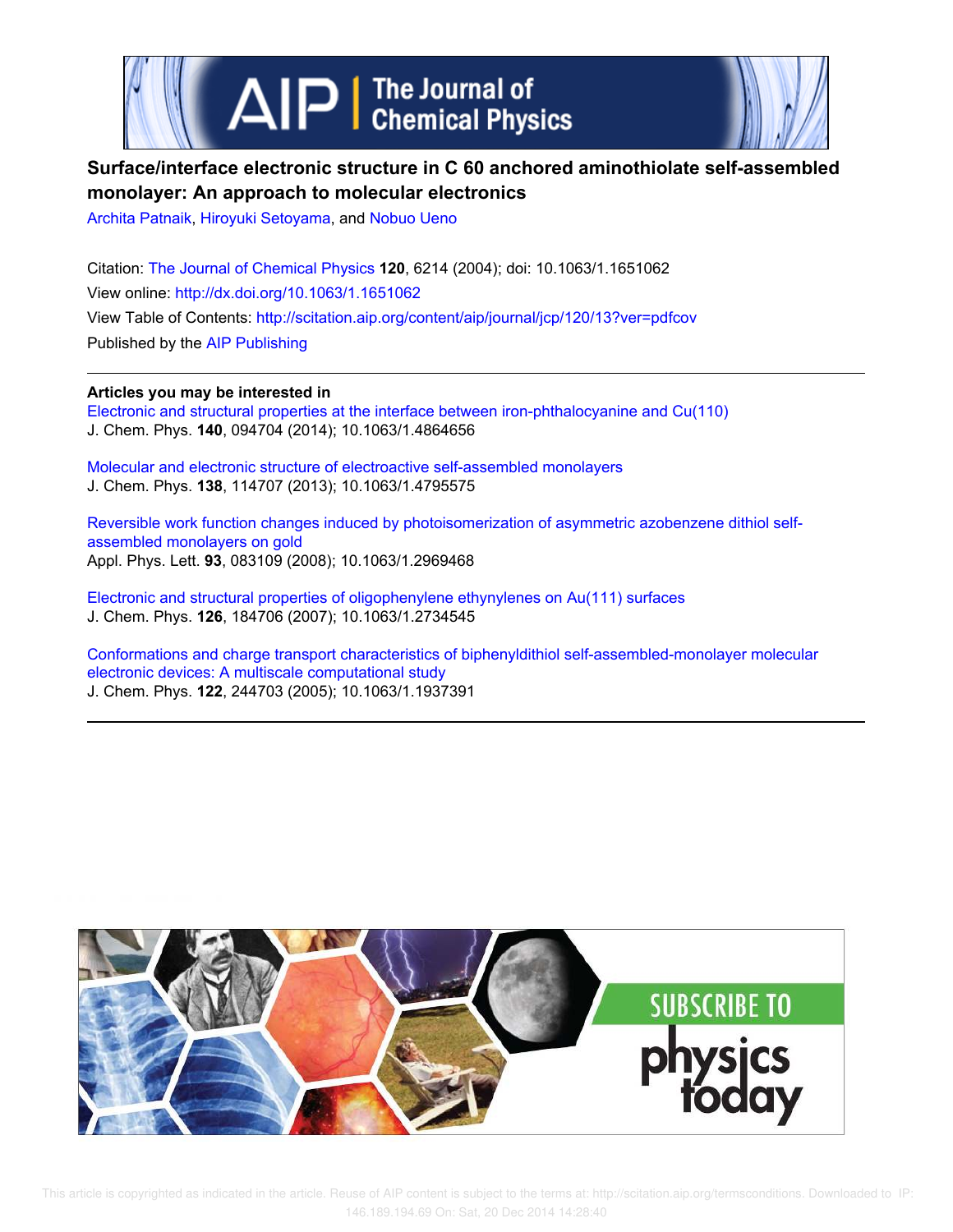# Surface/interface electronic structure in C<sub>60</sub> anchored aminothiolate **self-assembled monolayer: An approach to molecular electronics**

Archita Patnaik<sup>a)</sup>

*Department of Chemistry, Indian Institute of Technology Madras, Chennai 600036, India*

Hiroyuki Setoyama and Nobuo Ueno

*Department of Materials Technology, Chiba University, Yayoi-cho, Inageku, Chiba 2638522, Japan*

(Received 20 October 2003; accepted 6 January 2004)

Electronic structure in self-assembled monolayers (SAMs) of  $C_{60}$  anchored 11-amino–1-undecane thiol ( $C_{60}$ -11-AUT) on Au(111) was studied by means of ultraviolet photoelectron spectroscopy and hybrid density functional theory calculations. Valence band features of the molecular conformation revealed the interface electronic structure to be dominated by  $\sigma(S-Au)$ , localized at the thiolate anchor to Au. Formation of a localized covalent bond as a result of hybridization between N  $P_z$ orbital of  $-NH_2$  group of the thiolate SAM and the  $\pi$  level of C<sub>60</sub> resulted in a symmetry change from  $I_h$  in  $C_{60}$  to C1 in  $C_{60}$ -11-AUT SAM. Appearance of low, but finite amplitude surface electronic states of bonded  $C_{60}$ , much beyond the Fermi level, ruled out  $Au-C_{60}$  end group contact. The band gap  $E_g$  of the SAM, determined to be 2.7 eV, was drastically reduced from the insulating alkanethiol SAMs ( $\sim$ 8.0 eV) and fell intermediate between the C<sub>60</sub> ground state (N electrons, 1.6 eV) and C<sub>60</sub> solid (N $\pm$ 1 electrons, 3.7 eV). © *2004 American Institute of Physics.*  $[DOI: 10.1063/1.1651062]$ 

## **I. INTRODUCTION**

The quantum mechanical nature of electron conduction along with the several possibilities for structural modification in organic molecules and their self-assembly are critical for fabrication of nanometer-scale electronic devices. Recent developments in the concept of molecular electronics as "single molecule" conduction was put forward by Reed *et al.*, <sup>1</sup> where molecules of benzene-1,4-dithiol self assembled onto the two facing gold electrodes allowed direct observation of charge transport. Following this,  $2'$ -amino-4-ethynylphenyl-4'-ethynylphenyl-5'-nitro-1-benzenethiol), containing a nitroamine redox center was reported as a potential molecular quantum wire.<sup>2</sup> While the interfacial electronic structure/electronic coupling between molecular orbitals and the metal substrate has been undertaken sufficiently theoretically, $3^{-7}$  the corresponding experimental reports probing the surface/interface electronic structure is scarce. The work of Emberly and Kirczenow<sup>6</sup> showed that the surface bonding can be strong enough to distort the electronic structure of the molecule. Using laser two-photon photoemission spectroscopy, recent experiments, in conjunction with electronic structural calculations on self-assembled monolayers (SAMs) of pentafluorothiophenolate  $(C_6F_5S^-)$ on Cu $(111)$ ,<sup>8</sup> probed the interface electronic structure. Strong electronic coupling/direct wave function mixing between the metal and the molecular orbitals via the S bridge was attributed to stabilization of the molecular state. In subsequent experiments,<sup>9</sup> these authors found that the electronic structure in thiophenolate SAM as well as in octylthiolate and

ethylthiolate SAMs is dominated by two virtual orbitals, localized to the thiolate anchor and strongly coupled to the metal substrate. The shapes and energies of interfacial  $\sigma^*$ -like orbitals were found independent of the nature of hydrocarbon group, irrespective of saturated alkyls or conjugated aromatics. Direct observation of S–Au bonding state in 8-bromo-1-octanethiol SAM on Au(111) from ethanol solution was reported by Kera *et al.*<sup>10</sup> Thus, studying SAMs with redox-active groups in context to understanding their surface/interface properties/electronic structure plays a fundamental importance in molecular technology.

The unique electronic, spectroscopic, and structural properties of fullerenes and fullerene based material thin films warrant successful technological application of these thin films, which relies on their rational chemical modification, and development of methodologies to arrange them on variety of highly ordered molecular surfaces. In order to obtain well-defined two-dimensional fullerene structure,  $C_{60}$ SAMs have been prepared by using various linkages such as amine,<sup>11–13</sup> azide,<sup>14</sup> and pyrrolidine ring,<sup>15</sup> where the  $\pi$  delocalization of  $C_{60}$  is disrupted by these surface tailoring groups upon formation of  $\sigma$  bonds. However, these molecular adhesion agents or glues have become increasingly important in the construction of new materials, specifically used for surface immobilization of nanostructures. The amine and amide terminated SAMs as molecular glues for  $Au(111)$  and  $SiO<sub>2</sub>$  substrates have shown  $\sim$ 70% of the amine groups in  $-NH<sub>2</sub>$  chemical state after the process of self assembly.<sup>16</sup> An appropriate selection of the end group of a SAM assembly, such as  $C_{60}$  as an electron acceptor, would render the resultant SAM on the Au surface a potential system for studying fundamentals of electron transfer processes at the interfaces. In this work, we investigated the surface/interface electronic

 This article is copyrighted as indicated in the article. Reuse of AIP content is subject to the terms at: http://scitation.aip.org/termsconditions. Downloaded to IP: 146.189.194.69 On: Sat, 20 Dec 2014 14:28:40

a)Author to whom correspondence should be addressed. Present address: JSPS Invitation Fellow, Chiba University, Japan; Electronic mail: archita59@yahoo.com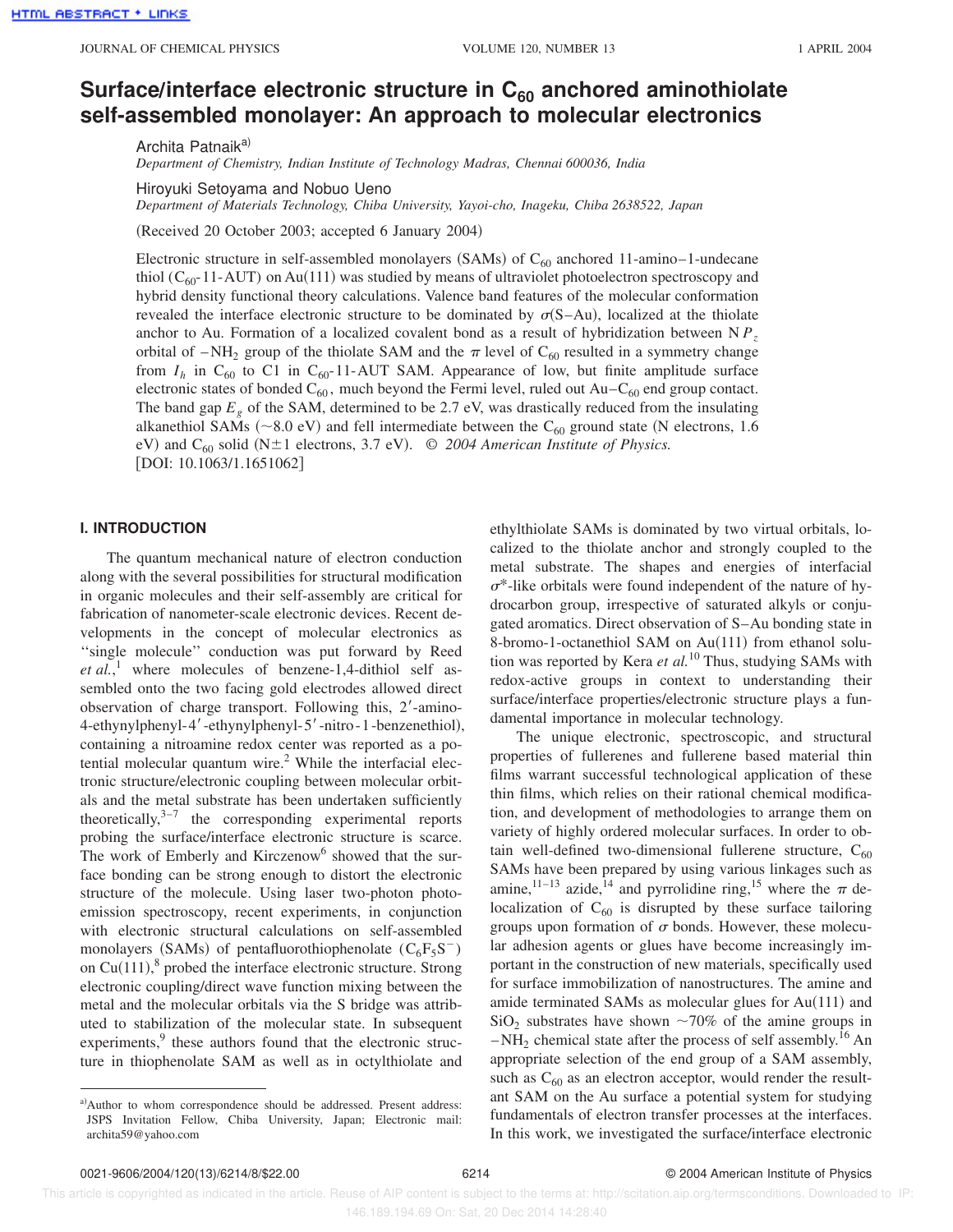structure of  $C_{60}$ -11-amino–1-undecane thiol (AUT) SAM using ultraviolet photoelectron spectroscopy (UPS) that probes both the occupied states. Upon binding  $C_{60}$  to an amine-terminated alkanethiol SAM, we found the interface to be a  $\sigma(S-Au)$  feature highest occupied molecular orbital (HOMO), whereas the lowest unoccupied molecular orbital (LUMO), LUMO+1 and LUMO+2 arose from typical  $C_{60}$ wave functions. From the measured ionization potentials from valence band photoemission experiments and the C 1*s* core level shakeup feature from x-ray photoelectron spectroscopy (XPS), the HOMO–LUMO electron energy band gap,  $E_g$ , was estimated to be 2.7 eV. In the absence of literature on the Fermi level alignment in metal–SAM systems and the electronic band gaps, this study provides a new finding.

# **II. EXPERIMENT**

Controlling nanoscale surface properties vastly depends on the abundance, type, and spatial distribution of tail group sites. We have targeted the covalent attachment of  $C_{60}$  to well-defined SAMs of 11-amino-1-undecane thiol [11-AUT] on Au(111) as a matrix to support the  $C_{60}$  terminated 11-AUT monolayers. The fullerenes were chosen to be connected to the organosulphur moiety via the amino group, which is small and can thus circumvent steric effects near the bonded  $C_{60}$ . Further, the chemistry of functionalizing  $C_{60}$ with  $-NH_2$  group<sup>17</sup> is a well-established nucleophilic addition reaction at one of the 6:6 double bonds of the carbon cage.

## **A. Materials**

11-amino-1-undecane thiol hydrochloride [HS–  $(CH<sub>2</sub>)<sub>11</sub>–NH<sub>3</sub><sup>+</sup>Cl<sup>-</sup>$ ] was purchased from Dojindo laboratories, Co. Japan.  $C_{60}$  of 99.95% purity was used without any further purification. Ethanol  $(AR\, grade)$  and toluene  $(AR\,$ grade) were purchased from Aldrich Chemicals Co. and used as received.

# **B. Vacuum deposition of Au(111) on mica and preparation of C<sup>60</sup> film**

For this purpose, freshly cleaved  $4\times4$  cm<sup>2</sup> mica strips were preheated by resistive heating at 300 °C for 8 h in order to enhance formation of large  $Au(111)$  terraces. Keeping the mica substrate's temperature at  $\sim$ 150 °C, gold evaporation was carried out at  $10^{-8}$  Torr pressure and with a deposition rate of  $\sim$ 0.3 nm/s. Thickness of the Au layer was estimated to be  $\sim$ 100 nm. X-ray diffraction analysis indicated oriented  $Au(111)$  polycrystal formation. On the Au films thus formed,  $C_{60}(99.5\%)$  deposition was carried out at  $10^{-8}$  Torr in a Knudsen cell operating at 603 K. The thickness of the film measured with a quartz crystal monitor was  $\sim$ 140 nm.

## **C. Monolayer preparation**

Self-assembled monolayers of 11-AUT were prepared by immediately soaking the annealed  $(200 °C)$  for 3 h) gold coated mica strips in  $\sim$ 1 mM 11-AUT ethanol solution at room temperature for 24 h. The aminothiolate SAMs thus formed were exhaustively cleaned with ethanol to get rid of the physisorbed moieties and were immediately dipped further in a freshly prepared  $\sim$ 1 mM C<sub>60</sub> solution in benzene and kept for 24 h. The SAMs thus formed were washed with benzene, ethanol, and dichloromethane and used for respective experimental investigations after drying in air. The absence of characteristic  $NH_3^+$  vibrations in the Fourier transform infrared spectrum at  $3100 \text{ cm}^{-1}$  indicated the terminal group of the SAM to be in its free  $-NH_2$  state and not in the protonated form.<sup>18</sup>

#### **D. Photoelectron spectroscopy experiments**

The UPS spectra were acquired using He I radiation  $(h\nu=21.22 \text{ eV})$ . Photoelectron spectra were recorded under an instrumental resolution of 0.22 eV as determined from the Fermi edge measurements of gold. An energy scanning step of 0.05 eV was used. Incidence angle of the photons was 30° with respect to the surface normal and the spectra were recorded at 60°. The vacuum levels of the samples were determined by linear extrapolation of the onset of secondary electrons on the low kinetic energy side of the UPS spectra, which were measured with samples biased at  $-5$  V in order to avoid the influence of the detector work function.

XPS measurements were carried out on a VG CLAM IV spectrometer equipped with a monochromatic  $Mg K\alpha$  x-ray source ( $h\nu$ =1253.6 eV) and at 10<sup>-10</sup> Torr. The takeoff angle and angle of incidence from the surface normal was employed as 45° for each sample. The sample chamber had a five-axis sample manipulator, *X*, *Y*, *Z*, rotate, and tilt. Highresolution spectra were recorded from the  $1\times1$  mm spot size and were referenced to Au  $4f_{7/2}$  at 83.7 eV.

### **III. RESULTS AND DISCUSSION**

## **A. Computation of the model molecule**

To interpret the HOMO and the near HOMO regions in the experimental UPS, hybrid density functional theory (DFT) treatment was carried out on  $C_{60}$ -11-AUT with the S atom adsorbed at the threefold hollow site of the Au hexagonal lattice, leading to a  $\sqrt{3} \times \sqrt{3}R$  30° overlayer structure. Calculations were done using the G98W package<sup>19</sup> employing the Becke's three parameter exchange functional<sup>20</sup> combined with the Lee, Yang, and Parr's correlation functional  $(B3LYP),<sup>21</sup>$  as implemented in the G98W package. Molecular geometry optimization was done at the B3LYP level of electronic structure theory using LANL2DZ basis set that provides effective core potentials of the double-zeta type.<sup>22</sup> Single point unconstrained calculations were done for obtaining the electronic states. The present B3LYP/LANL2DZ computed structure of the model compound  $[3 \text{ Au}-\text{S}-(\text{CH}_2)_{11}-\text{NH}_2-\text{C}_{60}]$ , shown in Fig. 1, depicts three Au atoms occupying the vertexes of an equilateral triangle with a side length of 2.54 Å. The sulphur atom is seen equidistant from the three Au atoms at 2.28 Å. The C–S distance is found to be 1.83 Å along with Au–S–C bond angle as 114.37°. *Ab initio* geometry optimization of thiol on Au and Ag has shown a preferred geometry for this surface<sup>23,24</sup> along with good experimental evidence.<sup>25</sup> The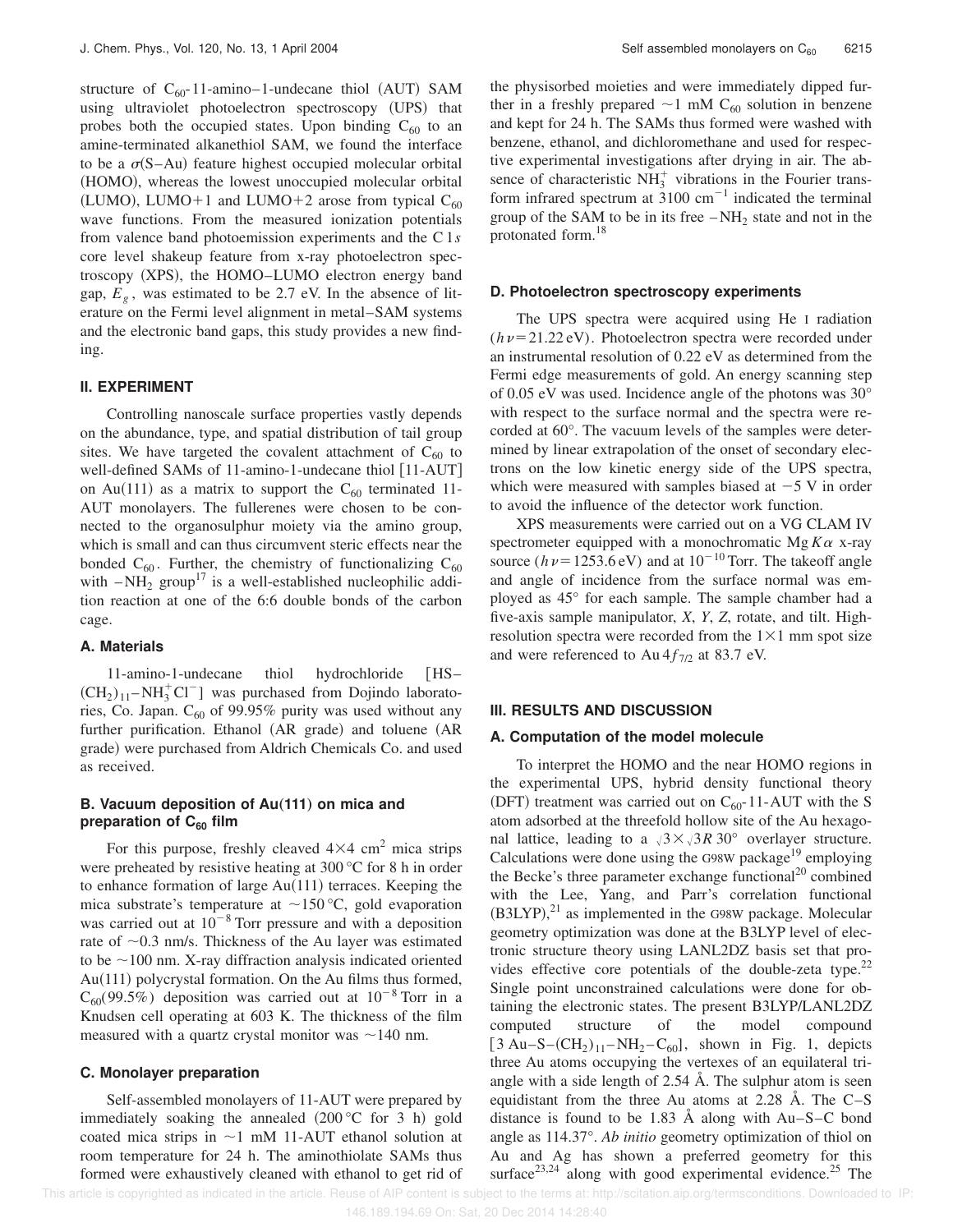

FIG. 1. The molecular conformation and the energy minimized structure of  $C_{60}$ -11-AUT SAM from DFT calculations with B3LYP correlation and basis set LANL2DZ. The estimated length of the molecule is shown with S atom bonded to the threefold hollow site of gold hexagonal lattice, forming an arrangement of  $(\sqrt{3} \times \sqrt{3})R30^\circ$  overlayer structure. Au and H atoms are shown in deep gray, N and S in black, and C atoms in light gray.

strength of DFT as a first principles tool has been justified with molecule/Au–electrode contacts<sup>26</sup> and with selfassembled monolayers.<sup>8,9</sup>

# **B. UPS of C60-11-AUT SAM**

Figure 2(a) shows the He I  $(21.22 \text{ eV})$  UPS of the  $C_{60}$ -11-AUT SAM on the Au(111) substrate. The formation of the monolayer decreases the work function from 4.5 eV in clean  $Au(111)$  to 4.1 eV in the SAM, implying an increase in the secondary electron yield from the adsorbed monolayer on the surface. Yoshimura *et al.*<sup>27</sup> reported gold work function of 4.78 eV in compliance with the present work; work function for alkylthiolate SAMs on  $Cu(111)^{15}$  decreased to 3.7 eV from 4.9 eV on  $Cu(111)$ . The photoemission characteristics of the  $-NH_2$  terminated thiolate (11-AUT) SAM is shown in the inset. A low but distinct intensity in the HOMO region, when expanded and deconvoluted (spectrum not shown), yielded the HOMO  $\lceil \sigma(S-Au) \rceil$  at 5.9 eV; accordingly, the simulated spectrum  $[the calculated density of states (DOS)]$ was shifted by 1.7 eV to fit the experimental spectrum with respect to the HOMO. The nonbonding nitrogen feature is thus observed at 7.8 eV in the inset. The magnitude of this shift is almost similar to a typical value of polarization energy. In the absence of gas phase data for the aminothiol, a comparison with the reported ionization energy, 9.44 eV for *n*-propylamine, yielded a difference of 1.6 eV from the observed value of 7.8  $eV<sup>28</sup>$  Relaxation energy on the order of 1.7 eV has been reported for SAMs of thiophenol on Au $(111).^{29}$ 

The spectrum in Fig.  $2(a)$  is accompanied by low intensity in the HOMO and near HOMO regions. The first deriva-



FIG. 2. (a) He I UPS of  $C_{60}$ -11-AUT SAM on Au(111) substrate. The calculated DOS of the model molecule  $(in Fig. 1)$  is shown with vertical bars representing MO energies obtained from DFT method (B3LYP/ LANL2DZ). The DOS curve was calculated by the Gaussian broadening of the energy levels with a width of 0.5 eV. The inset shows He I UPS of 11-AUT SAM showing the position of nonbonding Nitrogen (nN) orbital at 7.8 eV. (b) The first derivative plot of the HOMO in the UPS of  $C_{60}$ -11-AUT SAM. (Inset) HOS, the HOMO cutoff at 4.12 eV. (c) The deconvoluted first derivative plot of the near HOMO region in the UPS of  $C_{60}$ -11-AUT SAM showing the valence band features.

This article is copyrighted as indicated in the article. Reuse of AIP content is subject to the terms at: http://scitation.aip.org/termsconditions. Downloaded to IP: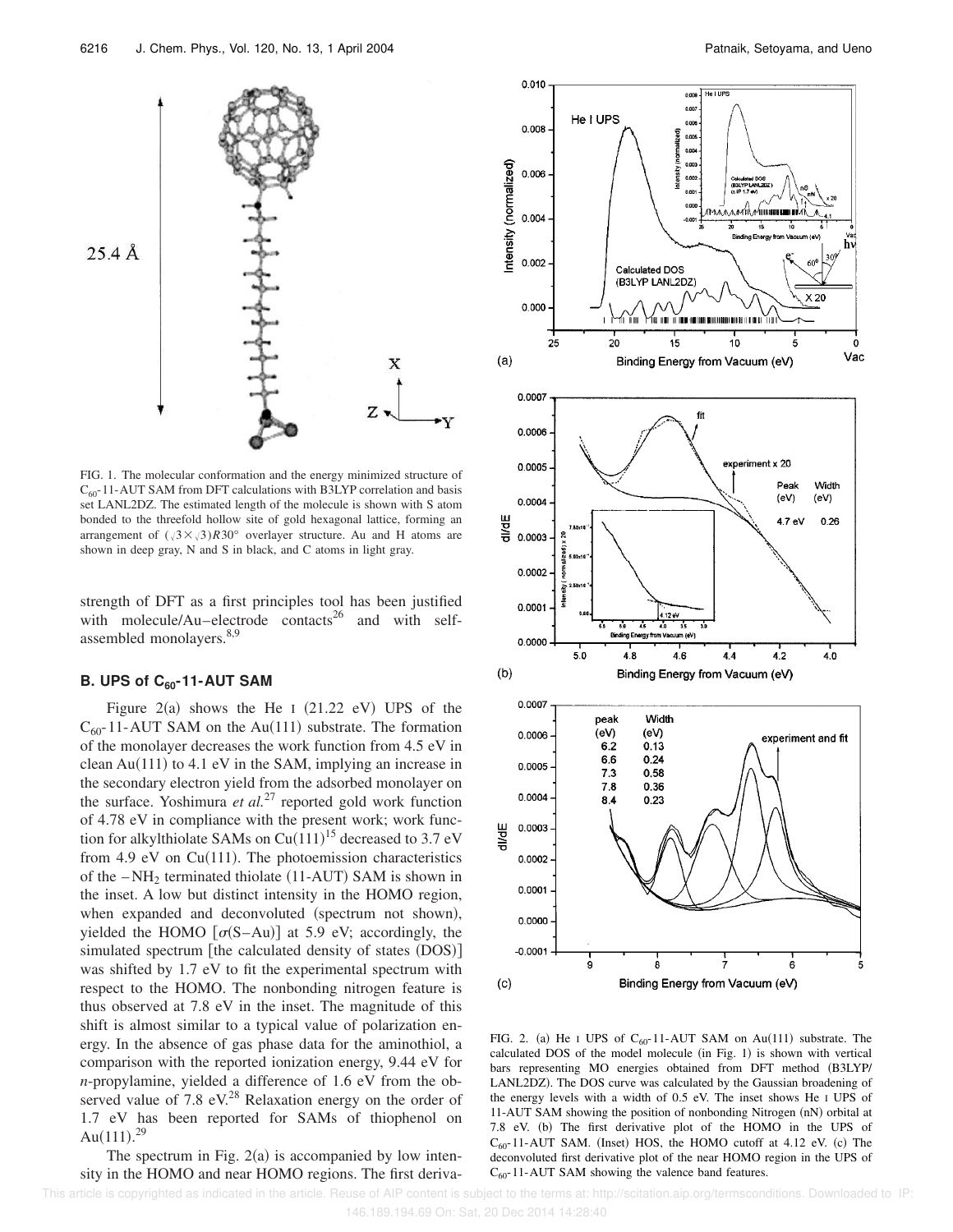tive plot in Fig.  $2(b)$  and the deconvoluted first derivative plot in Fig.  $2(c)$  show a distinct broad HOMO in the UPS and emergence of new states above it, respectively. In the inset of Fig.  $2(b)$ , the highest occupied state  $(HOS)/HOMO$ cutoff of the adsorbed  $C_{60}$ -11-AUT SAM is observed at 4.1 eV from the vacuum level, with the HOMO peak maximum at 4.67 eV. In order to characterize the experimental features in Figs.  $2(b)$  and  $2(c)$ , the simulated spectrum shown in Fig.  $2(a)$  was derived from the DOS of the model molecule  $3 \text{ Au}-\text{S}-(\text{CH}_2)_{11}-\text{NH}_2-\text{C}_{60}$ , calculated from DFT with B3LYP correlation. The process convoluted the delta functions at the energies of occupied states with a Gaussian function of 0.5 eV full width at half maximum. The longitudinal bars represent calculated binding energy of each state. The energy scale of the simulated spectrum was shifted 0.5 eV to the higher binding energy side to coincide with the experimental HOMO energy.

## **C.** The  $\sigma$ (S–Au) interface

In Figs. 3(a), 3(b), and 3(c), the binding energy dependent molecular orbital isosurfaces are shown. The calculated spectrum reveals the HOMO, associated with an orbital energy of 4.67 eV, to be a  $\sigma$  state, characteristic of the S–Au interface  $[cf. Fig. 3(a)]$  and is formed as a result of direct wave function mixing/hybridization between *p*-like S states and *d*-like states of Au. This state is thought to have been formed upon interaction of localized orbitals with narrow band dispersive electron states.<sup>30</sup> Thiols bind covalently to Au, but with a partially ionic Au–thiolate bond, which is an extra unwanted dipolar layer, or Schottky barrier The Au– thiolate bond has a homolytic bond strength of 40–45 kcal/mol $^{31}$  and contributes to stability of SAMs together with the van der Waals forces  $(1.4-1.8 \text{ kcal/mol})$  between adjacent methylene groups that account for the nearly all-trans configuration. The C–S bond in the thiolates adsorbed on Au(111) are stronger than Ag(111), consistent with the enthalpy of activation<sup>32</sup>  $\Delta H_f (\text{Au}_2 \text{S}) = +29 \text{ kJ/mol}$  versus  $\Delta H_f$  (Ag<sub>2</sub>S) = -32 kJ/mol. In most previous articles,<sup>7,33–35</sup> finding the relative position of the Fermi level to HOMO after adsorption of the thiol on  $Au(111)$  surface was difficult and conductance in the HOMO–LUMO gap was found to be extremely sensitive to the Fermi level position. However, for alkanes and wide gap molecular solids, the work function changed where the HOMO was tied to vacuum. Rieley *et al.*<sup>36</sup> attributed the observed chemical shifts in near edge x-ray absorption fine structure sulphur *K*-edge spectra of a monolayer of functionalized octanethiol to the presence of surface-bound thiolate  $(RS^{-})$  and sulphonate  $(RSO_3^-)$  species. These authors through UPS measurements showed a clean and low intense S–Au interface band immediately below the Fermi level, which was attenuated with increasing coverage, consistent with the formation of an overlayer on the surface. Molecular dynamics simulation<sup>22</sup> of long chain thiols using *ab initio* geometry optimization of HS and CH<sub>3</sub>S on cluster models of  $Au(111)$  suggested the existence of two chemisorption modes of thiolates on  $Au(111)$ , one state had a Au–S–C bond angle of  $\sim$ 180° (*sp* hybridization) and the other has a Au–S–C bond angle of  $\sim$ 104° (*sp*3 hybridiza-



FIG. 3. Typical molecular orbitals from linear combination of atomic orbital approach, covering different energy regions  $[(a), (b),$  and  $(c)]$  of the UPS of  $C_{60}$ -11-AUT SAM. The binding energy was shifted 0.5 eV to fit the experimental spectrum.

tion). In a recent paper, Yourdshahyan and Rappe<sup>37</sup> showed the most preferable site for thiolate adsorption on  $Au(111)$  is the bridge site with a lower coordination over the higher coordinated fcc site. The structural parameters, such as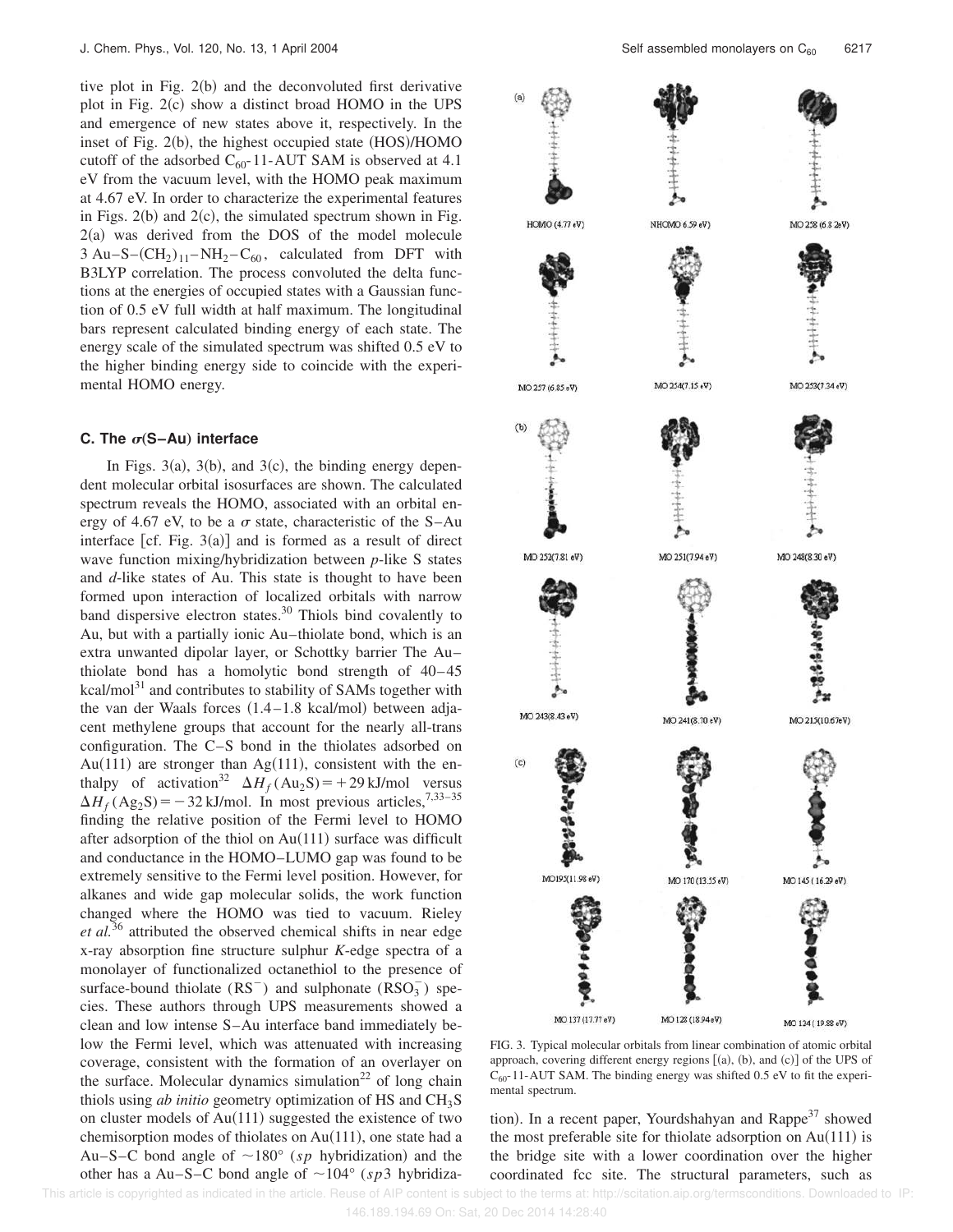$d_{S-Au}$ , and the Au–S–C angle for methyl thiolate showed a preferred Au–S–C angle of  $\sim 105^{\circ}$ –115°. The existence of such an angular preference, which is similar to the C–C–S bond angle of 108°–116° indicated a distinct directionality for the S–Au bonds at the surface.

## **D. Bonding states in C<sub>60</sub>-11-AUT SAM on Au(111)**

The near HOMO region of  $C_{60}$ -11-AUT SAM in Fig.  $2(a)$  is represented as a deconvoluted first derivative plot in Fig.  $2(c)$ . The bonding orbitals well below the HOMO at 3.67 eV contribute to chemisorption of the  $C_{60}$  bonded aminothiol on  $Au(111)$ . The fivefold degeneracy of HOMO of  $C_{60}$  is lifted upon the nucleophilic addition of  $-NH_2$  group, resulting in a symmetry change from  $I_h$  in the former to C1 in the corresponding  $C_{60}$ -11-AUT SAM on Au(111). The calculated next HOMO of  $C_{60}$ -11-AUT SAM at 6.59 eV in Fig.  $3(a)$  tallies with the 6.6 eV feature in the fitted UPS in Fig. 2(c) showing the  $-NH_2$  addition/bonding to C<sub>60</sub>. The 7.3 and 7.8 eV features in the deconvoluted UPS are represented by molecular orbitals  $(MOs)$  253 and 251 illustrating the respective orbital contributions. The low intensity 8.4 eV UPS band in Fig.  $2(c)$  can be ascribed to the shifted next HOMO of pure  $C_{60}$  as shown in Fig. 3(b) at 8.43 eV, in reference to its HOMO at 6.82 eV. The calculated MOs of the SAM thus reveal that upon C–N bond formation through the nucleophilic addition, the position of  $C_{60}$  HOMO (MO  $258$ ) in Fig.  $3(a)$  at 6.82 eV [not observed experimentally in Fig.  $2(c)$ ] remains constant, while the next HOMO (NHOMO) of  $C_{60}$  (MO 213) at 8.43 eV in Fig. 3(b), seen with a weak intensity at 8.4 eV in the experimental spectrum in Fig.  $2(c)$ , has shifted to higher binding energy by 0.2 eV.

In order to explain further the cause of such low intensity in the UPS and to learn whether the observed low intensity is a collective property of the film, or a property of the  $C_{60}$  molecules that comprise the film, we have investigated the photoemission characteristics of a thick, 140 nm  $C_{60}$  film evaporated on the  $Au(111)$  surface. The results are shown in Fig. 4. In Fig.  $4(a)$ , the nearly clean Au UPS features represent Au *d* bands with Fermi edge at 4.7 eV. These bands are buried completely in the spectrum for the  $C_{60}$  film. Clear bands of HOMO and NHOMO for the  $C_{60}$  film at 6.8 and 8.1 eV with a separation of 1.3 eV match the reported values well.<sup>38</sup> The high symmetry of a free  $C_{60}$  molecule leads to the highly degenerate and narrow featured DOS in Fig.  $4(b)$ . The HOMO and NHOMO bands are observed separately from the other valence bands. The calculated DOS in Fig.  $4(b)$  is shown with longitudinal bars representing binding energy of each state calculated using the restricted Hartree– Fock (RHF) method with  $6-31+G^*$  basis set. The DOS curve implies the  $\pi$  dominant HOMO and NHOMO states, attributed to  $h_u$  (fivefold degenerate) and  $h_g + g_g$  (ninefold degenerate) orbitals in the  $I_h$  point group, respectively. However, the calculated intensities are not compared with the experimental intensities. The features immediately after the NHOMO represent  $\sigma$  and  $\pi$  states of C<sub>60</sub>. A work function change from pure Au at 4.7 eV to 3.9 eV for the adsorbed  $C_{60}$  film on Au is observed in Fig. 4(a). Tzeng *et al.*<sup>39</sup> reported a work function decrease to 4.7 eV for 1 monolayer



FIG. 4. (a) UPS features of  $\sim$ 140 nm C<sub>60</sub> film on Au(111) and the corresponding Au(111) bands for Au/mica substrates. (b) Calculated DOS of  $C_{60}$ with RHF/6-31+ $G^*$  method. The longitudinal bars represent energy levels of MOs. The HOMO ( $h_u$ ) and the NHOMO ( $h_g + g_g$ ) are the  $\pi$  dominant states. The DOS curve is shifted 1.9 eV towards low binding energy scale to fit the experimental bands.

 $C_{60}$ /Au(111) as against a value of 5.3 eV for the pure gold surface. The effect was explained in terms of metallic character of the chemisorbed  $C_{60}$  layer as a result of charge transfer from the substrate. Thus from Figs. 2, 3, and 4, we confirm that the valence band photoemission spectra point to the formation of a localized  $\sigma(S-Au)$  bond at the interface and a covalent bond as a result of direct overlap and hybridization between N Pz of the  $-NH_2$  group of thiolate SAM and  $\pi$ levels of  $C_{60}$ , resulting in a change of symmetry from  $I_h$  in  $C_{60}$  to C1 in the  $C_{60}$ -11-AUT SAM. The low intensity associated with the HOMO and near HOMO spectral features in Fig.  $2(a)$  is a characteristic of the film.

## **E. The energy level diagram**

The above experimental results dictate the interfacial electron energy level diagram as shown in Fig. 5, depicting the HOMO–LUMO gap of  $C_{60}$ -11-AUT SAM. The energy alignment in Fig.  $5(b)$  is from the UPS with respect to the Au Fermi level in Fig.  $5(a)$  and without considering possible band bending. The ionization energy, defined as the energy of the HOS relative to vacuum level, is 4.1 eV for the adsorbed  $C_{60}$ -11-AUT SAM on Au(111). Figure 5(b) is derived for the energy of the LUMO edge with respect to vacuum level. This could be obtained from the energy of the  $\pi-\pi^*$ gap from the shakeup satellite feature in the XPS spectrum. The latter accrues to the fact that conjugated  $C_{60}$  has its delocalized electronic  $\pi$  and  $\pi^*$  states and  $\pi - \pi^*$  transition could be detected from the shakeup peak on the high binding energy side of the main core level peaks in the XPS spectrum.40,41 Figure 6 shows the C 1*s* XPS core level features upon Voigt-like function fitting of the experimental data. The peak at 289.1 eV, 4.6 eV from the core C 1*s* feature at 284.5 eV, is attributed to the C 1*s* shakeup satellite feature as a result of  $\pi$  electron transition from the occupied to the unoccupied valence molecular orbitals  $(\pi-\pi^*$  transition) as-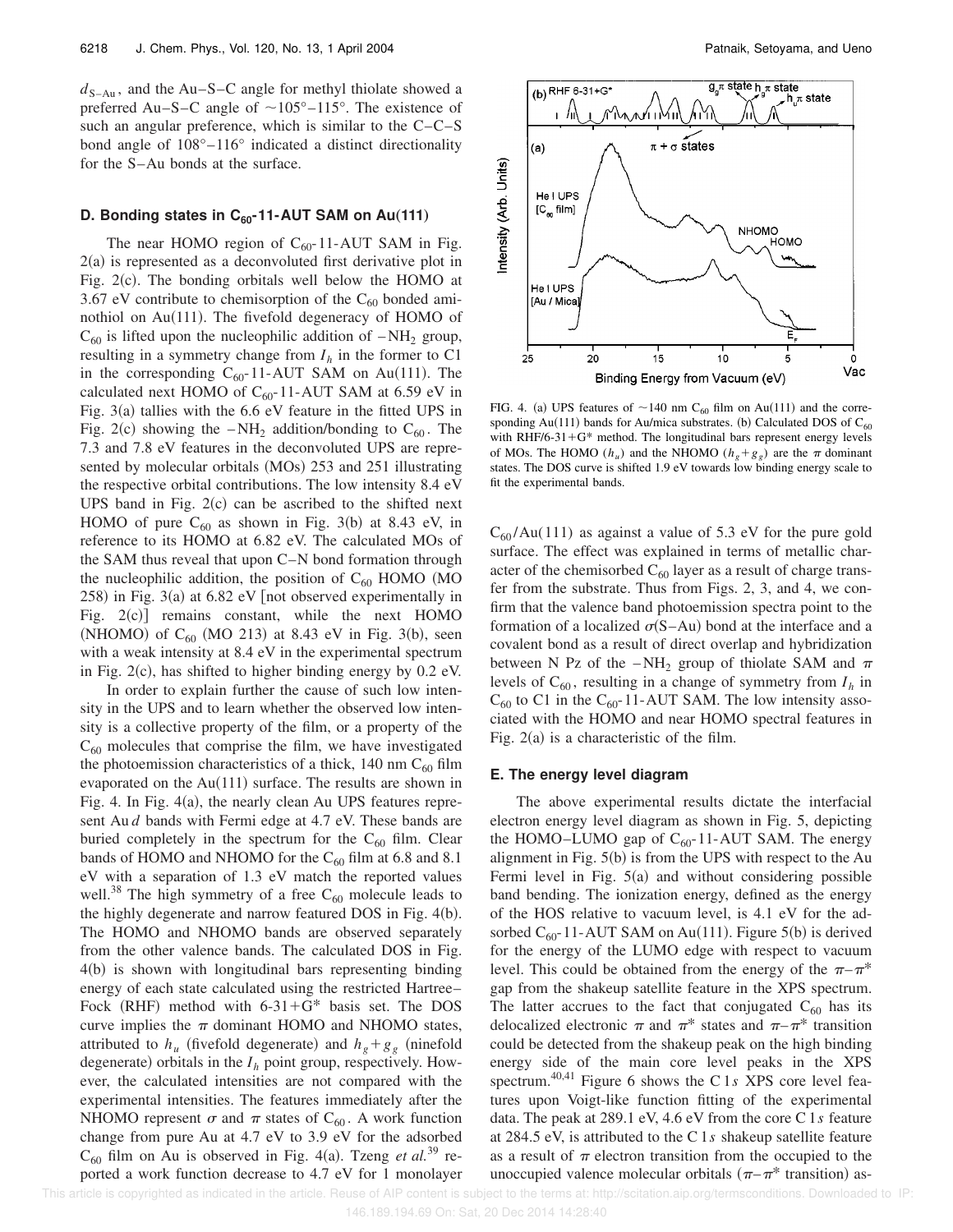

FIG. 5. Diagram for energy level alignment as derived from: (a) UPS, (b) UPS and XPS, and  $(c)$ ,  $(d)$ ,  $(e)$ (vide Ref. 42).

sociated with the C 1*s* core hole generation. C 1*s* shakeup features of  $C_{60}$  have been studied intensely both theoretically<sup>42</sup> and experimentally with thick films of  $C_{60}$ . In the shakeup energy range of 5–10 eV from the main line at 284.5 eV in the high resolution XPS spectrum, four shakeup structures were immediately noticeable at 1.8, 3.7, 4.8, and 5.9 eV. The intensity of the shakeup feature in the present work constitutes  $\sim$ 4% of the main peak. Ohno *et al.*<sup>43</sup> while experimenting with  $C_{60}$  multilayers on Au, found the HOMO–LUMO gap to be 3.7 eV with  $\pi-\pi^*$  shakeup peaks extending at least 7 eV higher over the main C 1*s* feature at 285 eV.

 $12$ 11 experiment fit  $10$ эc 9 CPS  $\times 10^4$ 8 C-N 7 6  $\mathbf 5$ 280 285 290 300 305 275 295 270 Binding Energy (eV)

FIG. 6. XPS of C<sub>60</sub>-11-AUT SAM showing  $\pi-\pi^*$  shakeup satellite peak at 289.1 eV.

In Fig. 7, the orbital diagrams for LUMO levels are depicted. It is simpler to understand the nature of conduction peaks from the MO electron density distributions. The nondegenerate LUMO, LUMO+1, and LUMO+2 are entirely localized on the C<sub>60</sub> cage and correspond to its  $\pi$  feature, while that in pure  $C_{60}$  states are degenerate. The LUMO+1



FIG. 7. LUMOs of C<sub>60</sub>-11-AUT SAM, calculated from DFT with B3LYP correlation.

 This article is copyrighted as indicated in the article. Reuse of AIP content is subject to the terms at: http://scitation.aip.org/termsconditions. Downloaded to IP: 146.189.194.69 On: Sat, 20 Dec 2014 14:28:40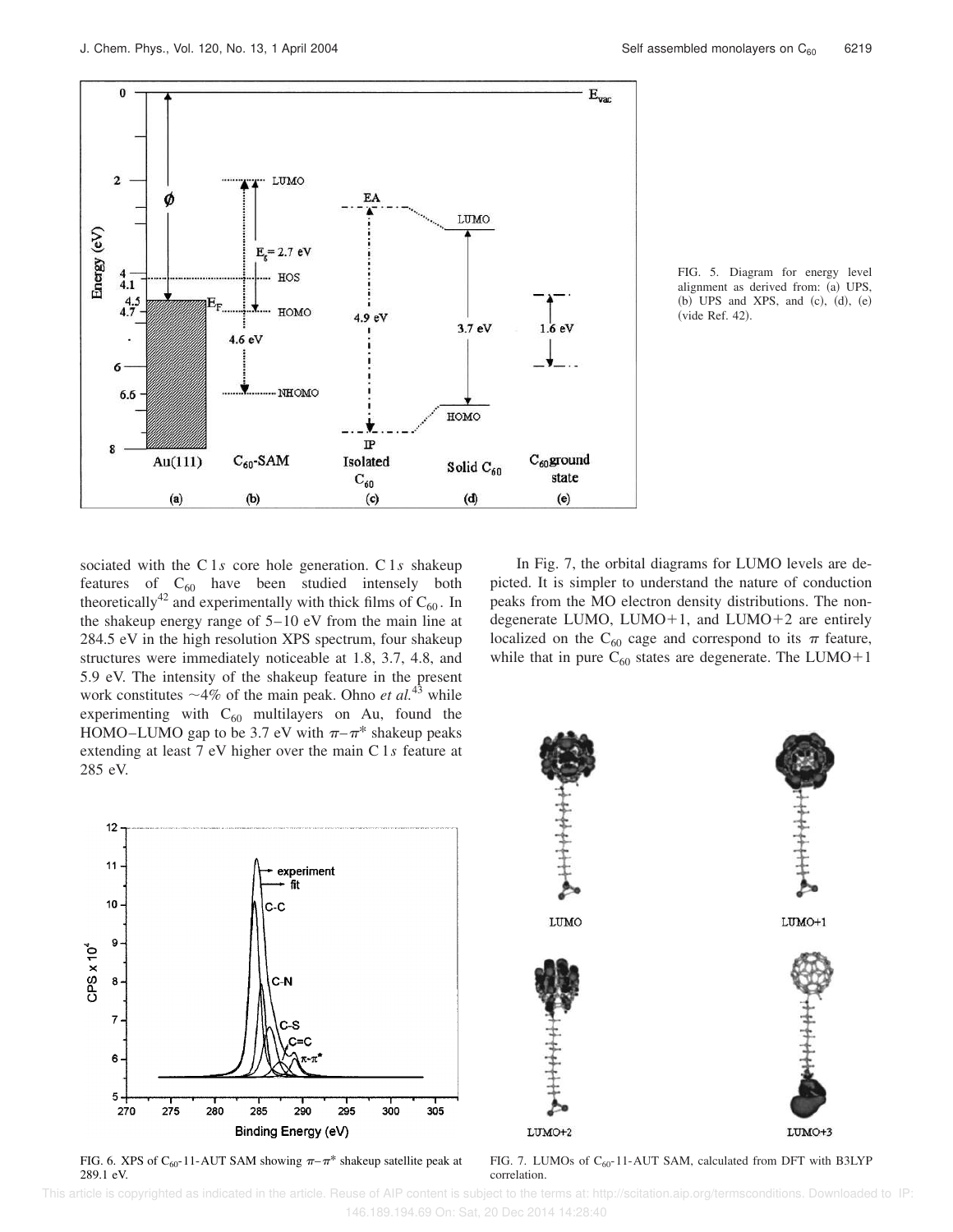state is one of the triply degenerate LUMOs of  $C_{60}$  having the largest spatial extent due to larger overlap with neighboring molecules.<sup>44</sup> However, the LUMO is more important for conduction from energy considerations. There is no mixing of the above three LUMOs with the sulfur *p* orbitals or with Au *d* orbitals. However, LUMO $+3$  at a much higher energy seems to be localized at the interface, bearing a different isosurface than the interface  $\sigma(S-Au)$  HOMO.

The  $\pi$ -state level in Fig. 5(b) cannot be aligned with the HOMO of  $C_{60}$ -11-AUT SAM since the latter is a  $\sigma$  state, but could be aligned with the next HOMO (NHOMO), which is a  $\pi$  state of the C<sub>60</sub> anchored SAM, observed at 6.6 eV in Fig.  $2(c)$  with its MO diagram in Fig.  $3(a)$ . Hence taking into consideration the 4.6 eV  $\pi-\pi^*$  gap from XPS results, the LUMO level of the adsorbed SAM on  $Au(111)$  lies at 2.0 eV (including the exciton binding energy) in the energy scale as shown in Fig.  $5(b)$ . This leads to the assignment of the electronic band gap  $E<sub>g</sub>$  to be the energy difference between the HOMO and the LUMO levels of  $C_{60}$ -11-AUT SAM as 2.7 eV. In the present scenario, the placement of  $E_F$  much below the mid gap and closer to HOMO implies the SAM to be a *p*-type semiconductor. Except for  $LUMO+3$ , the molecular orbital isosurfaces depicted for LUMO, LUMO $+1$ , and LUMO $+2$  in Fig. 7 indicate the electron density to be localized over the  $C_{60}$  cage, which further validates taking the NHOMO state as the threshold for the  $\pi-\pi^*$  gap. The LUMO level in the Alq<sub>3</sub> layer on Al,<sup>45</sup> with respect to vacuum, was determined taking into consideration the HOS and an observed optical band gap of 2.8 eV which was 0.3– 0.4 eV smaller than *E<sup>g</sup>* . HOMO–LUMO gaps in molecules containing alkyl chains have been reported,  $46,47$  however, no experimental data exist for the same for Au/alkanethiol SAM.  $\sim$ 8 eV as the common value has been taken for alkanethiol systems.<sup>48</sup> HOMO–LUMO gaps for the SAM of *n*-alkyltrichlorosilane molecules  $[CH_3(CH_2)_{n-1}SiCl_3]$  with chain length  $n=12$ , 16, 18 on naturally oxidized silicon wafers were obtained in the range of  $9.2-9.9 \text{ eV} \pm 0.3 \text{ eV}$  for all C12, C16, and C18 SAMs. For all-trans alkane chains, semiempirical calculations in the tight-binding approximation<sup>49</sup> predicted  $\sim$ 11 and  $\sim$ 12 eV for C18 and C10, respectively, implying a highly insulating character of these SAMs. Wang *et al.*<sup>48</sup> investigated the mechanism of electron transport through SAMs of alkane thiols of varying chain length using a device structure. Temperature independent electron transport was observed in dodecane thiol  $(C_{12})$ , providing evidence for direct tunneling as the dominant conduction mechanism with a barrier height of  $1.40\pm0.02$  eV. The latter was based on the fact that the Fermi levels of the contacts lie within the HOMO–LUMO gap.

In Figs.  $5(c)$ ,  $5(d)$ , and  $5(e)$ , energy level diagrams according to Ohno *et al.*<sup>43</sup> are shown with respect to vacuum level for isolated  $C_{60}$  with its ionization potential and electron affinity levels, for the solid with  $N\pm1$  electrons showing the HOMO–LUMO derived bands and for the ground state of  $C_{60}$  with *N* electrons, respectively. We emphasize that while in the C<sub>60</sub>-11-AUT SAM, the HOMO is a  $\sigma$  state from interface atomic orbital mixing between S and Au, the LUMO is a  $\pi^*$  state, accrued from the delocalized  $\pi$  network of  $C_{60}$ . Further, the HOMO–LUMO gap in the  $C_{60}$ -11-AUT SAM has reduced to 2.7 eV as compared to a large band gap of  $\sim$ 8 eV in alkane thiols. In long molecular wires, the unoccupied level participating in conduction should be a delocalized  $\pi^*$  state which in the conjugated cage network cannot couple with the  $\sigma$ (S–Au) HOMO at the interface because of the spatial separation and symmetry variation between them. This molecule also commensurates with the fact that for a molecular wire conductance, the strength of the bond at the interface should be strong, simultaneously keeping the intramolecular binding intact. In the energy level diagram, underestimating the influence of dipolar potential at the interface, the barrier height for electron injection from the substrate is the energy difference between the Fermi level of  $Au(111)$  and the LUMO edge of the SAM, which amounts to 2.5 eV. This barrier height is much lower than the normal alkanethiol SAMs (HOMO–LUMO) gap of  $\sim 8$  eV on Au $(111)$  and is one of the important factors that can significantly contribute to the lowering of driving voltage in a device made with the above SAM on  $Au(111)$  as the cathode. It is worth mentioning here that the UPS spectral features of the  $C_{60}$  functionalized SAM at elevated temperatures were hardly affected until 145 °C, implying stability and rigidity associated with the film and the interface S–Au bond. No shift in the Fermi level over the whole temperature range was observed. At 265 °C, although no remarkable effect was seen, partial desorption was imminent in the alkyl chain region as well as in the bonded  $C_{60}$  region. The latter seemed irreversible after cooling to room temperature.

## **IV. CONCLUSION**

While the molecular orientation is dependent on the packing density, the ordering of the molecular arrangement, indispensable for self assembly, depends on the balance between the structures demanded by intermolecular and molecule–substrate interactions. We have carried out a systematic study on the electronic structure of the  $C_{60}$  functionalized aminothiol self-assembled monolayers on the  $Au(111)$ surface using surface sensitive UPS that probes the occupied molecular orbitals. The results revealed drastic modifications to  $d$ -band structure of Au $(111)$  and the electronic structure was found sensitive towards the S–Au interface and the  $C_{60}$ end functional moiety with formation of localized  $\sigma(S-Au)$ and  $\sigma(N-C)$  bonds, respectively. Thermal desorption measurements, performed in order to obtain the strength of the monolayer–metal interaction, revealed the interface to be strong and with negligible desorption of  $C_{60}$ . While in the  $C_{60}$ -11-AUT SAM, the HOMO is found to be a  $\sigma$  state, the LUMO is a  $\pi^*$  state, accrued from the delocalized  $\pi$  network of  $C_{60}$ . The drastically reduced HOMO–LUMO gap of 2.7 eV in the  $C_{60}$ -11-AUT SAM, as compared to a large electronic gap of  $\sim$ 8 eV in alkanethiols, enables it to be a potential electron transport medium.

## **ACKNOWLEDGMENTS**

Japan Society for Promotion of Sciences (JSPS) is gratefully acknowledged for granting the invitation fellowship to A.P. A.P. thanks Rashmi R. Sahoo for loaning the gold